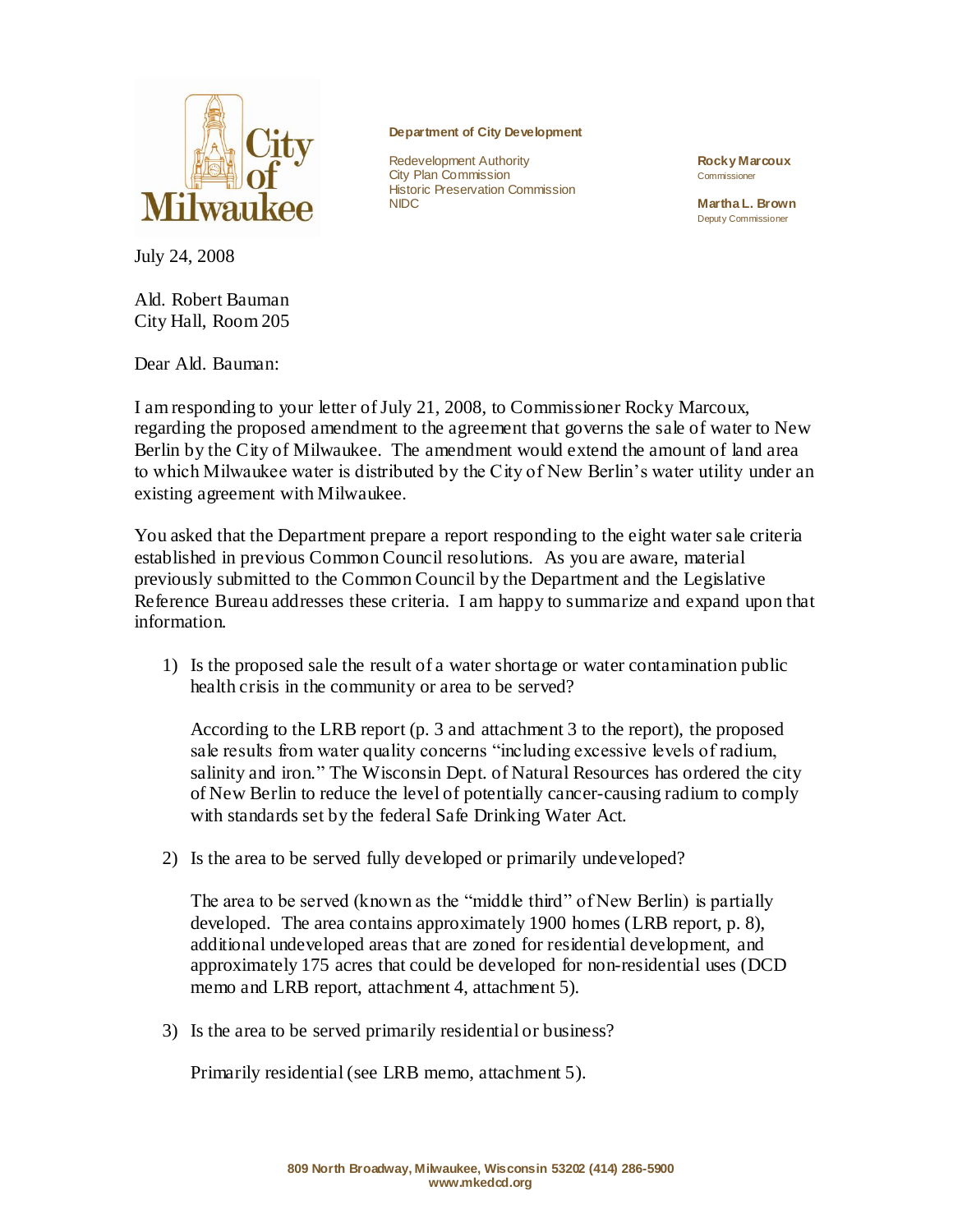Ald. Robert Bauman July 24, 2008 Page 2



4) Is future expansion of the area to be served contingent upon the availability of City of Milwaukee water?

The area to be served comprises multiple land uses, and the development potential of each is affected differently by the proposed amendment to New Berlin's water sales agreement. The chart above illustrates the types of land use permitted for developable land within the proposed service expansion area. (Attachment 5 in the LRB report contains detailed data.)

The City of New Berlin relies on an aquifer for the majority of its water, but the water supplied from this source has excessive levels of radium. The City of New Berlin is under Wisconsin Dept. of Natural Resources orders to comply with U.S. Environmental Protection Agency standards with respect to radium levels in drinking water. The development of the residential areas, which are most dependent on the availability of high-quality drinking water, will be most affected by the ability of the City of New Berlin to comply with these orders. Consultants to New Berlin have identified a number of options for compliance; New Berlin believes that pursuit of Lake Michigan water is the most cost-effective and environmentally-friendly option. (LRB report, p. 3 and attachment 3).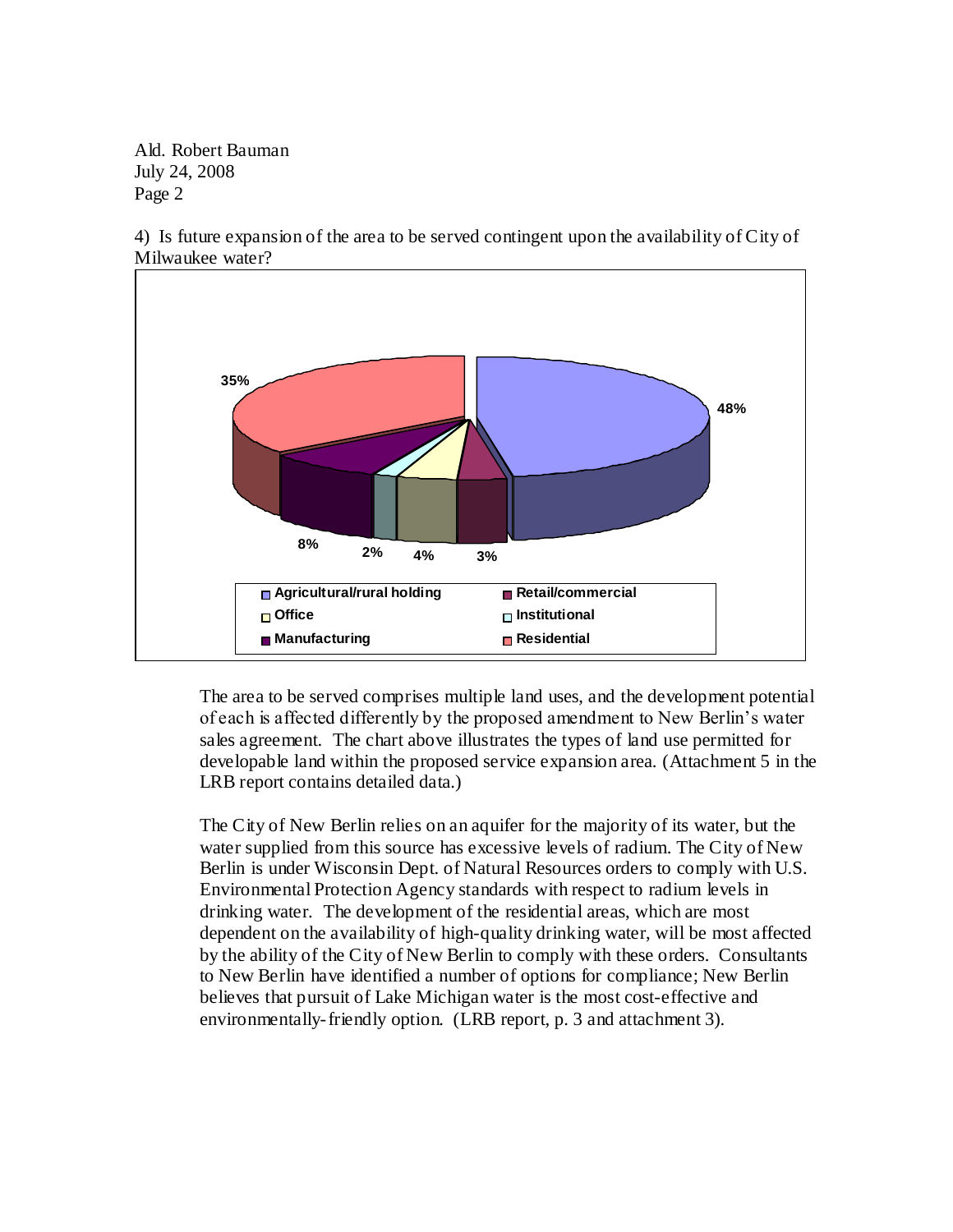Ald. Robert Bauman July 24, 2008 Page 3

> The water sale decision will have no impact on the development of land reserved for agriculture and rural holding (48% of developable land).

With respect to industrial, office and commercial development, we anticipate minimal impact from the water sale. Certain types of manufacturing do, of course, use large quantities of water in the manufacturing process. However, many waterreliant industries use non-potable water. Water quality, rather than water supply, is the salient issue in the New Berlin case. The water quality problem will be solved in some fashion, and development will occur, with or without the water sale.

5) Will the sale have a potential negative economic impact on the City due to lost opportunities for attracting new business and jobs to Milwaukee?

It is our experience that employers searching for a new location consider a wide variety of factors when making site selection decisions. The highest-ranking issues are generally the availability of a qualified workforce, the cost of doing business (including health care costs and taxes), and the quality of education at all levels. While the sale of additional water to New Berlin may "level the playing field" with Milwaukee with respect to one element of the local infrastructure, we envision very few, if any, situations for which the availability of Lake Michigan water rather than groundwater will be the deciding factor for business location decisions.

As the DCD memo notes, industrial development in the four-county metropolitan area (Milwaukee, Waukesha, Ozaukee and Washington Counties) absorbs about 425 acres of land annually. The 88 acres of industrially-zoned land that will receive Milwaukee water under this proposal represents only about *20% of one year's demand* for such property. The city of Milwaukee typically absorbs between 7% and 15% of the regional demand annually.

We also would note that many individuals seeking employment do not limit their search to the municipality in which they live. Many Milwaukee residents work in companies in New Berlin, and many New Berlin residents work at jobs located within the Milwaukee city limits.

6) Has the City of New Berlin adopted a comprehensive plan according to the provisions of Sec. 66.1001, Wis. Stats.?

New Berlin is currently in the process of updating its comprehensive land use plan in accordance with Wisconsin's "Smart Growth" law. "Smart Growth directs compliance by January, 2010, and final adoption of New Berlin's comprehensive plan is scheduled for late 2009." (LRB report, p. 7).